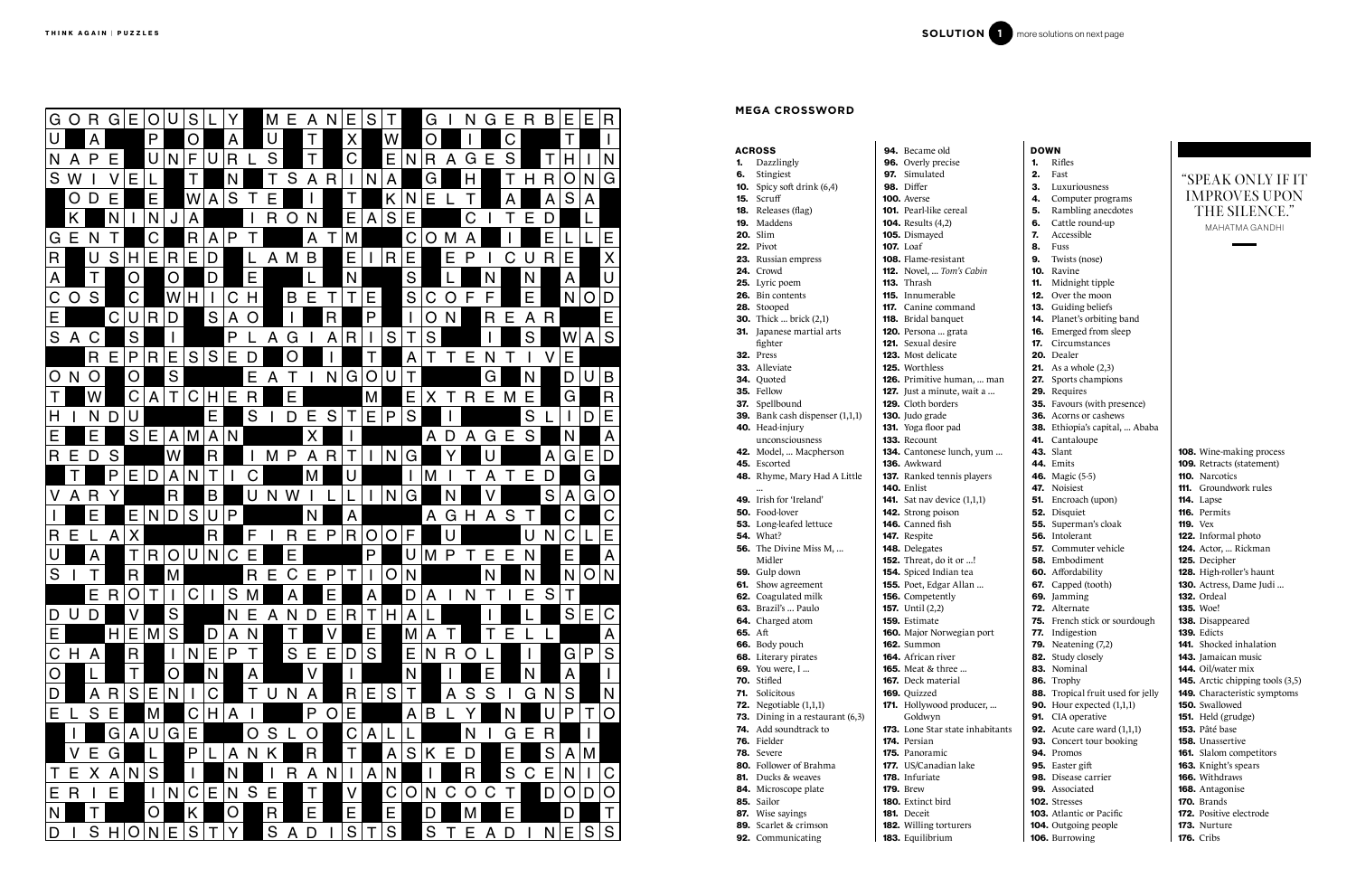| Multiplication & division<br><b>98.</b> Barber's tool<br>1.<br>Lengthens<br><b>100.</b> Large fruit bat (6,3)<br>6.<br>101. Protective sportswear<br><b>10.</b> Great happiness<br>15. Tattoos<br><b>104.</b> Sarajevo is there<br><b>18.</b> Earl Grey sachets (3,4)<br>105. Tendons<br>19.<br>107. Thailand's neighbour<br>Treatment<br>20. Crooked<br>108. Demonstrated (agains<br>22. Squalidness<br><b>112.</b> Exultant yell<br>23. Plant cut for hay<br>113. Cappuccino expert<br>115. Window shelters<br>Soothes (fears)<br>24.<br>25. Enquire intrusively<br><b>117.</b> Jet-bath<br><b>26.</b> Wily<br>118. Reshape<br>28. Readjusted<br>120. Computer key<br>121. Rebel<br>30. Entirely<br>123. Podgiest<br>31. Nationality of Colin Farrell<br>32. Veal shank dish,  bucco<br>125. Secreted<br>126. Job applicant<br>33.<br>Curse<br><b>127.</b> Evita,  Peron<br>34. Pretend<br><b>35.</b> Milled (timber)<br><b>129.</b> Astound<br>37. Gain (respect)<br>130. Top pilot<br>39. Illuminated<br>131. Mountain<br>40. Tulle skirt<br><b>133.</b> Absent<br>134. Write,  down<br>42. Numbers game<br>45. Eternal<br>136. Fire fragment<br><b>137.</b> Petrol containers<br><b>48. Hurt</b><br>140. Talons<br>49. Hopping parasite<br><b>50.</b> Socially exclusive<br><b>141.</b> Lower chin<br>53. Wipe (brow)<br><b>142.</b> Expressed<br>54. Propelled<br>146. Back deformity<br><b>56.</b> Washing machine setting<br><b>147.</b> Dork<br><b>59.</b> Lessened,  off<br><b>148.</b> Stiff<br>61.<br>Cooktop<br>152. Pleadingly, on bended<br><b>62.</b> Slugs<br><b>154.</b> Common-walled subu<br>63. Gran<br>house<br>64. Gorilla<br><b>155.</b> Old witch<br>156. Not often, hardly<br>65. Big-screen movie format<br>66. International Olympic<br><b>157.</b> Unchanged (2,2)<br>Committee (1,1,1)<br><b>159.</b> Resource<br>Seedless citrus (5,6)<br>160. Stage drama<br>68.<br>Masticated cow food<br>162. Surf froth<br>69.<br>Passes across (5,4)<br>164. Welsh actor, Rhys<br>70.<br>71.<br>Repatriate under warrant<br>165. Asphalt<br>Cuban hero,  Guevara<br>167. Actress,  Witherspoc<br>72.<br>169. Romantic poet, Lord.<br>73.<br>Origin<br>Fashionable,  mode (1,2)<br>171. Cloth flap<br>74.<br>Document attachments<br>76.<br>173. Caesar's killer, Marcus<br>174. Pen names<br>78.<br>Part exchange (5-2)<br>80.<br>Robin Hood &  Tuck<br><b>175.</b> Occupied (4,2)<br>81.<br><b>Nutriments</b><br>177. Diminishes,  up<br>Shouted<br>178. Summer footwear<br>84.<br>179. Four-stringed instrum<br>85.<br>Per annum<br>87.<br><b>180.</b> Xmas<br>Undergo change<br>Over-gratify<br><b>181.</b> Onlookers<br>89.<br>92.<br>Available hotel rooms<br>182. Guided<br>94.<br>Barn-laid produce<br>183. Uncertainly | <b>ACROSS</b> | <b>97.</b> Deletions |
|----------------------------------------------------------------------------------------------------------------------------------------------------------------------------------------------------------------------------------------------------------------------------------------------------------------------------------------------------------------------------------------------------------------------------------------------------------------------------------------------------------------------------------------------------------------------------------------------------------------------------------------------------------------------------------------------------------------------------------------------------------------------------------------------------------------------------------------------------------------------------------------------------------------------------------------------------------------------------------------------------------------------------------------------------------------------------------------------------------------------------------------------------------------------------------------------------------------------------------------------------------------------------------------------------------------------------------------------------------------------------------------------------------------------------------------------------------------------------------------------------------------------------------------------------------------------------------------------------------------------------------------------------------------------------------------------------------------------------------------------------------------------------------------------------------------------------------------------------------------------------------------------------------------------------------------------------------------------------------------------------------------------------------------------------------------------------------------------------------------------------------------------------------------------------------------------------------------------------------------------------------------------------------------------------------------------------------------------------------------------------------------------------------------------------------------------------------------------------------------------------------------------------------------------------------------------------------------------------------------------------------------------------------------------------------------------------------------------------------------------------|---------------|----------------------|
|                                                                                                                                                                                                                                                                                                                                                                                                                                                                                                                                                                                                                                                                                                                                                                                                                                                                                                                                                                                                                                                                                                                                                                                                                                                                                                                                                                                                                                                                                                                                                                                                                                                                                                                                                                                                                                                                                                                                                                                                                                                                                                                                                                                                                                                                                                                                                                                                                                                                                                                                                                                                                                                                                                                                                    |               |                      |
|                                                                                                                                                                                                                                                                                                                                                                                                                                                                                                                                                                                                                                                                                                                                                                                                                                                                                                                                                                                                                                                                                                                                                                                                                                                                                                                                                                                                                                                                                                                                                                                                                                                                                                                                                                                                                                                                                                                                                                                                                                                                                                                                                                                                                                                                                                                                                                                                                                                                                                                                                                                                                                                                                                                                                    |               |                      |
|                                                                                                                                                                                                                                                                                                                                                                                                                                                                                                                                                                                                                                                                                                                                                                                                                                                                                                                                                                                                                                                                                                                                                                                                                                                                                                                                                                                                                                                                                                                                                                                                                                                                                                                                                                                                                                                                                                                                                                                                                                                                                                                                                                                                                                                                                                                                                                                                                                                                                                                                                                                                                                                                                                                                                    |               |                      |
|                                                                                                                                                                                                                                                                                                                                                                                                                                                                                                                                                                                                                                                                                                                                                                                                                                                                                                                                                                                                                                                                                                                                                                                                                                                                                                                                                                                                                                                                                                                                                                                                                                                                                                                                                                                                                                                                                                                                                                                                                                                                                                                                                                                                                                                                                                                                                                                                                                                                                                                                                                                                                                                                                                                                                    |               |                      |
|                                                                                                                                                                                                                                                                                                                                                                                                                                                                                                                                                                                                                                                                                                                                                                                                                                                                                                                                                                                                                                                                                                                                                                                                                                                                                                                                                                                                                                                                                                                                                                                                                                                                                                                                                                                                                                                                                                                                                                                                                                                                                                                                                                                                                                                                                                                                                                                                                                                                                                                                                                                                                                                                                                                                                    |               |                      |
|                                                                                                                                                                                                                                                                                                                                                                                                                                                                                                                                                                                                                                                                                                                                                                                                                                                                                                                                                                                                                                                                                                                                                                                                                                                                                                                                                                                                                                                                                                                                                                                                                                                                                                                                                                                                                                                                                                                                                                                                                                                                                                                                                                                                                                                                                                                                                                                                                                                                                                                                                                                                                                                                                                                                                    |               |                      |
|                                                                                                                                                                                                                                                                                                                                                                                                                                                                                                                                                                                                                                                                                                                                                                                                                                                                                                                                                                                                                                                                                                                                                                                                                                                                                                                                                                                                                                                                                                                                                                                                                                                                                                                                                                                                                                                                                                                                                                                                                                                                                                                                                                                                                                                                                                                                                                                                                                                                                                                                                                                                                                                                                                                                                    |               |                      |
|                                                                                                                                                                                                                                                                                                                                                                                                                                                                                                                                                                                                                                                                                                                                                                                                                                                                                                                                                                                                                                                                                                                                                                                                                                                                                                                                                                                                                                                                                                                                                                                                                                                                                                                                                                                                                                                                                                                                                                                                                                                                                                                                                                                                                                                                                                                                                                                                                                                                                                                                                                                                                                                                                                                                                    |               |                      |
|                                                                                                                                                                                                                                                                                                                                                                                                                                                                                                                                                                                                                                                                                                                                                                                                                                                                                                                                                                                                                                                                                                                                                                                                                                                                                                                                                                                                                                                                                                                                                                                                                                                                                                                                                                                                                                                                                                                                                                                                                                                                                                                                                                                                                                                                                                                                                                                                                                                                                                                                                                                                                                                                                                                                                    |               |                      |
|                                                                                                                                                                                                                                                                                                                                                                                                                                                                                                                                                                                                                                                                                                                                                                                                                                                                                                                                                                                                                                                                                                                                                                                                                                                                                                                                                                                                                                                                                                                                                                                                                                                                                                                                                                                                                                                                                                                                                                                                                                                                                                                                                                                                                                                                                                                                                                                                                                                                                                                                                                                                                                                                                                                                                    |               |                      |
|                                                                                                                                                                                                                                                                                                                                                                                                                                                                                                                                                                                                                                                                                                                                                                                                                                                                                                                                                                                                                                                                                                                                                                                                                                                                                                                                                                                                                                                                                                                                                                                                                                                                                                                                                                                                                                                                                                                                                                                                                                                                                                                                                                                                                                                                                                                                                                                                                                                                                                                                                                                                                                                                                                                                                    |               |                      |
|                                                                                                                                                                                                                                                                                                                                                                                                                                                                                                                                                                                                                                                                                                                                                                                                                                                                                                                                                                                                                                                                                                                                                                                                                                                                                                                                                                                                                                                                                                                                                                                                                                                                                                                                                                                                                                                                                                                                                                                                                                                                                                                                                                                                                                                                                                                                                                                                                                                                                                                                                                                                                                                                                                                                                    |               |                      |
|                                                                                                                                                                                                                                                                                                                                                                                                                                                                                                                                                                                                                                                                                                                                                                                                                                                                                                                                                                                                                                                                                                                                                                                                                                                                                                                                                                                                                                                                                                                                                                                                                                                                                                                                                                                                                                                                                                                                                                                                                                                                                                                                                                                                                                                                                                                                                                                                                                                                                                                                                                                                                                                                                                                                                    |               |                      |
|                                                                                                                                                                                                                                                                                                                                                                                                                                                                                                                                                                                                                                                                                                                                                                                                                                                                                                                                                                                                                                                                                                                                                                                                                                                                                                                                                                                                                                                                                                                                                                                                                                                                                                                                                                                                                                                                                                                                                                                                                                                                                                                                                                                                                                                                                                                                                                                                                                                                                                                                                                                                                                                                                                                                                    |               |                      |
|                                                                                                                                                                                                                                                                                                                                                                                                                                                                                                                                                                                                                                                                                                                                                                                                                                                                                                                                                                                                                                                                                                                                                                                                                                                                                                                                                                                                                                                                                                                                                                                                                                                                                                                                                                                                                                                                                                                                                                                                                                                                                                                                                                                                                                                                                                                                                                                                                                                                                                                                                                                                                                                                                                                                                    |               |                      |
|                                                                                                                                                                                                                                                                                                                                                                                                                                                                                                                                                                                                                                                                                                                                                                                                                                                                                                                                                                                                                                                                                                                                                                                                                                                                                                                                                                                                                                                                                                                                                                                                                                                                                                                                                                                                                                                                                                                                                                                                                                                                                                                                                                                                                                                                                                                                                                                                                                                                                                                                                                                                                                                                                                                                                    |               |                      |
|                                                                                                                                                                                                                                                                                                                                                                                                                                                                                                                                                                                                                                                                                                                                                                                                                                                                                                                                                                                                                                                                                                                                                                                                                                                                                                                                                                                                                                                                                                                                                                                                                                                                                                                                                                                                                                                                                                                                                                                                                                                                                                                                                                                                                                                                                                                                                                                                                                                                                                                                                                                                                                                                                                                                                    |               |                      |
|                                                                                                                                                                                                                                                                                                                                                                                                                                                                                                                                                                                                                                                                                                                                                                                                                                                                                                                                                                                                                                                                                                                                                                                                                                                                                                                                                                                                                                                                                                                                                                                                                                                                                                                                                                                                                                                                                                                                                                                                                                                                                                                                                                                                                                                                                                                                                                                                                                                                                                                                                                                                                                                                                                                                                    |               |                      |
|                                                                                                                                                                                                                                                                                                                                                                                                                                                                                                                                                                                                                                                                                                                                                                                                                                                                                                                                                                                                                                                                                                                                                                                                                                                                                                                                                                                                                                                                                                                                                                                                                                                                                                                                                                                                                                                                                                                                                                                                                                                                                                                                                                                                                                                                                                                                                                                                                                                                                                                                                                                                                                                                                                                                                    |               |                      |
|                                                                                                                                                                                                                                                                                                                                                                                                                                                                                                                                                                                                                                                                                                                                                                                                                                                                                                                                                                                                                                                                                                                                                                                                                                                                                                                                                                                                                                                                                                                                                                                                                                                                                                                                                                                                                                                                                                                                                                                                                                                                                                                                                                                                                                                                                                                                                                                                                                                                                                                                                                                                                                                                                                                                                    |               |                      |
|                                                                                                                                                                                                                                                                                                                                                                                                                                                                                                                                                                                                                                                                                                                                                                                                                                                                                                                                                                                                                                                                                                                                                                                                                                                                                                                                                                                                                                                                                                                                                                                                                                                                                                                                                                                                                                                                                                                                                                                                                                                                                                                                                                                                                                                                                                                                                                                                                                                                                                                                                                                                                                                                                                                                                    |               |                      |
|                                                                                                                                                                                                                                                                                                                                                                                                                                                                                                                                                                                                                                                                                                                                                                                                                                                                                                                                                                                                                                                                                                                                                                                                                                                                                                                                                                                                                                                                                                                                                                                                                                                                                                                                                                                                                                                                                                                                                                                                                                                                                                                                                                                                                                                                                                                                                                                                                                                                                                                                                                                                                                                                                                                                                    |               |                      |
|                                                                                                                                                                                                                                                                                                                                                                                                                                                                                                                                                                                                                                                                                                                                                                                                                                                                                                                                                                                                                                                                                                                                                                                                                                                                                                                                                                                                                                                                                                                                                                                                                                                                                                                                                                                                                                                                                                                                                                                                                                                                                                                                                                                                                                                                                                                                                                                                                                                                                                                                                                                                                                                                                                                                                    |               |                      |
|                                                                                                                                                                                                                                                                                                                                                                                                                                                                                                                                                                                                                                                                                                                                                                                                                                                                                                                                                                                                                                                                                                                                                                                                                                                                                                                                                                                                                                                                                                                                                                                                                                                                                                                                                                                                                                                                                                                                                                                                                                                                                                                                                                                                                                                                                                                                                                                                                                                                                                                                                                                                                                                                                                                                                    |               |                      |
|                                                                                                                                                                                                                                                                                                                                                                                                                                                                                                                                                                                                                                                                                                                                                                                                                                                                                                                                                                                                                                                                                                                                                                                                                                                                                                                                                                                                                                                                                                                                                                                                                                                                                                                                                                                                                                                                                                                                                                                                                                                                                                                                                                                                                                                                                                                                                                                                                                                                                                                                                                                                                                                                                                                                                    |               |                      |
|                                                                                                                                                                                                                                                                                                                                                                                                                                                                                                                                                                                                                                                                                                                                                                                                                                                                                                                                                                                                                                                                                                                                                                                                                                                                                                                                                                                                                                                                                                                                                                                                                                                                                                                                                                                                                                                                                                                                                                                                                                                                                                                                                                                                                                                                                                                                                                                                                                                                                                                                                                                                                                                                                                                                                    |               |                      |
|                                                                                                                                                                                                                                                                                                                                                                                                                                                                                                                                                                                                                                                                                                                                                                                                                                                                                                                                                                                                                                                                                                                                                                                                                                                                                                                                                                                                                                                                                                                                                                                                                                                                                                                                                                                                                                                                                                                                                                                                                                                                                                                                                                                                                                                                                                                                                                                                                                                                                                                                                                                                                                                                                                                                                    |               |                      |
|                                                                                                                                                                                                                                                                                                                                                                                                                                                                                                                                                                                                                                                                                                                                                                                                                                                                                                                                                                                                                                                                                                                                                                                                                                                                                                                                                                                                                                                                                                                                                                                                                                                                                                                                                                                                                                                                                                                                                                                                                                                                                                                                                                                                                                                                                                                                                                                                                                                                                                                                                                                                                                                                                                                                                    |               |                      |
|                                                                                                                                                                                                                                                                                                                                                                                                                                                                                                                                                                                                                                                                                                                                                                                                                                                                                                                                                                                                                                                                                                                                                                                                                                                                                                                                                                                                                                                                                                                                                                                                                                                                                                                                                                                                                                                                                                                                                                                                                                                                                                                                                                                                                                                                                                                                                                                                                                                                                                                                                                                                                                                                                                                                                    |               |                      |
|                                                                                                                                                                                                                                                                                                                                                                                                                                                                                                                                                                                                                                                                                                                                                                                                                                                                                                                                                                                                                                                                                                                                                                                                                                                                                                                                                                                                                                                                                                                                                                                                                                                                                                                                                                                                                                                                                                                                                                                                                                                                                                                                                                                                                                                                                                                                                                                                                                                                                                                                                                                                                                                                                                                                                    |               |                      |
|                                                                                                                                                                                                                                                                                                                                                                                                                                                                                                                                                                                                                                                                                                                                                                                                                                                                                                                                                                                                                                                                                                                                                                                                                                                                                                                                                                                                                                                                                                                                                                                                                                                                                                                                                                                                                                                                                                                                                                                                                                                                                                                                                                                                                                                                                                                                                                                                                                                                                                                                                                                                                                                                                                                                                    |               |                      |
|                                                                                                                                                                                                                                                                                                                                                                                                                                                                                                                                                                                                                                                                                                                                                                                                                                                                                                                                                                                                                                                                                                                                                                                                                                                                                                                                                                                                                                                                                                                                                                                                                                                                                                                                                                                                                                                                                                                                                                                                                                                                                                                                                                                                                                                                                                                                                                                                                                                                                                                                                                                                                                                                                                                                                    |               |                      |
|                                                                                                                                                                                                                                                                                                                                                                                                                                                                                                                                                                                                                                                                                                                                                                                                                                                                                                                                                                                                                                                                                                                                                                                                                                                                                                                                                                                                                                                                                                                                                                                                                                                                                                                                                                                                                                                                                                                                                                                                                                                                                                                                                                                                                                                                                                                                                                                                                                                                                                                                                                                                                                                                                                                                                    |               |                      |
|                                                                                                                                                                                                                                                                                                                                                                                                                                                                                                                                                                                                                                                                                                                                                                                                                                                                                                                                                                                                                                                                                                                                                                                                                                                                                                                                                                                                                                                                                                                                                                                                                                                                                                                                                                                                                                                                                                                                                                                                                                                                                                                                                                                                                                                                                                                                                                                                                                                                                                                                                                                                                                                                                                                                                    |               |                      |
|                                                                                                                                                                                                                                                                                                                                                                                                                                                                                                                                                                                                                                                                                                                                                                                                                                                                                                                                                                                                                                                                                                                                                                                                                                                                                                                                                                                                                                                                                                                                                                                                                                                                                                                                                                                                                                                                                                                                                                                                                                                                                                                                                                                                                                                                                                                                                                                                                                                                                                                                                                                                                                                                                                                                                    |               |                      |
|                                                                                                                                                                                                                                                                                                                                                                                                                                                                                                                                                                                                                                                                                                                                                                                                                                                                                                                                                                                                                                                                                                                                                                                                                                                                                                                                                                                                                                                                                                                                                                                                                                                                                                                                                                                                                                                                                                                                                                                                                                                                                                                                                                                                                                                                                                                                                                                                                                                                                                                                                                                                                                                                                                                                                    |               |                      |
|                                                                                                                                                                                                                                                                                                                                                                                                                                                                                                                                                                                                                                                                                                                                                                                                                                                                                                                                                                                                                                                                                                                                                                                                                                                                                                                                                                                                                                                                                                                                                                                                                                                                                                                                                                                                                                                                                                                                                                                                                                                                                                                                                                                                                                                                                                                                                                                                                                                                                                                                                                                                                                                                                                                                                    |               |                      |
|                                                                                                                                                                                                                                                                                                                                                                                                                                                                                                                                                                                                                                                                                                                                                                                                                                                                                                                                                                                                                                                                                                                                                                                                                                                                                                                                                                                                                                                                                                                                                                                                                                                                                                                                                                                                                                                                                                                                                                                                                                                                                                                                                                                                                                                                                                                                                                                                                                                                                                                                                                                                                                                                                                                                                    |               |                      |
|                                                                                                                                                                                                                                                                                                                                                                                                                                                                                                                                                                                                                                                                                                                                                                                                                                                                                                                                                                                                                                                                                                                                                                                                                                                                                                                                                                                                                                                                                                                                                                                                                                                                                                                                                                                                                                                                                                                                                                                                                                                                                                                                                                                                                                                                                                                                                                                                                                                                                                                                                                                                                                                                                                                                                    |               |                      |
|                                                                                                                                                                                                                                                                                                                                                                                                                                                                                                                                                                                                                                                                                                                                                                                                                                                                                                                                                                                                                                                                                                                                                                                                                                                                                                                                                                                                                                                                                                                                                                                                                                                                                                                                                                                                                                                                                                                                                                                                                                                                                                                                                                                                                                                                                                                                                                                                                                                                                                                                                                                                                                                                                                                                                    |               |                      |
|                                                                                                                                                                                                                                                                                                                                                                                                                                                                                                                                                                                                                                                                                                                                                                                                                                                                                                                                                                                                                                                                                                                                                                                                                                                                                                                                                                                                                                                                                                                                                                                                                                                                                                                                                                                                                                                                                                                                                                                                                                                                                                                                                                                                                                                                                                                                                                                                                                                                                                                                                                                                                                                                                                                                                    |               |                      |
|                                                                                                                                                                                                                                                                                                                                                                                                                                                                                                                                                                                                                                                                                                                                                                                                                                                                                                                                                                                                                                                                                                                                                                                                                                                                                                                                                                                                                                                                                                                                                                                                                                                                                                                                                                                                                                                                                                                                                                                                                                                                                                                                                                                                                                                                                                                                                                                                                                                                                                                                                                                                                                                                                                                                                    |               |                      |
|                                                                                                                                                                                                                                                                                                                                                                                                                                                                                                                                                                                                                                                                                                                                                                                                                                                                                                                                                                                                                                                                                                                                                                                                                                                                                                                                                                                                                                                                                                                                                                                                                                                                                                                                                                                                                                                                                                                                                                                                                                                                                                                                                                                                                                                                                                                                                                                                                                                                                                                                                                                                                                                                                                                                                    |               |                      |
|                                                                                                                                                                                                                                                                                                                                                                                                                                                                                                                                                                                                                                                                                                                                                                                                                                                                                                                                                                                                                                                                                                                                                                                                                                                                                                                                                                                                                                                                                                                                                                                                                                                                                                                                                                                                                                                                                                                                                                                                                                                                                                                                                                                                                                                                                                                                                                                                                                                                                                                                                                                                                                                                                                                                                    |               |                      |
|                                                                                                                                                                                                                                                                                                                                                                                                                                                                                                                                                                                                                                                                                                                                                                                                                                                                                                                                                                                                                                                                                                                                                                                                                                                                                                                                                                                                                                                                                                                                                                                                                                                                                                                                                                                                                                                                                                                                                                                                                                                                                                                                                                                                                                                                                                                                                                                                                                                                                                                                                                                                                                                                                                                                                    |               |                      |
|                                                                                                                                                                                                                                                                                                                                                                                                                                                                                                                                                                                                                                                                                                                                                                                                                                                                                                                                                                                                                                                                                                                                                                                                                                                                                                                                                                                                                                                                                                                                                                                                                                                                                                                                                                                                                                                                                                                                                                                                                                                                                                                                                                                                                                                                                                                                                                                                                                                                                                                                                                                                                                                                                                                                                    |               |                      |
|                                                                                                                                                                                                                                                                                                                                                                                                                                                                                                                                                                                                                                                                                                                                                                                                                                                                                                                                                                                                                                                                                                                                                                                                                                                                                                                                                                                                                                                                                                                                                                                                                                                                                                                                                                                                                                                                                                                                                                                                                                                                                                                                                                                                                                                                                                                                                                                                                                                                                                                                                                                                                                                                                                                                                    |               |                      |
|                                                                                                                                                                                                                                                                                                                                                                                                                                                                                                                                                                                                                                                                                                                                                                                                                                                                                                                                                                                                                                                                                                                                                                                                                                                                                                                                                                                                                                                                                                                                                                                                                                                                                                                                                                                                                                                                                                                                                                                                                                                                                                                                                                                                                                                                                                                                                                                                                                                                                                                                                                                                                                                                                                                                                    |               |                      |
|                                                                                                                                                                                                                                                                                                                                                                                                                                                                                                                                                                                                                                                                                                                                                                                                                                                                                                                                                                                                                                                                                                                                                                                                                                                                                                                                                                                                                                                                                                                                                                                                                                                                                                                                                                                                                                                                                                                                                                                                                                                                                                                                                                                                                                                                                                                                                                                                                                                                                                                                                                                                                                                                                                                                                    |               |                      |
|                                                                                                                                                                                                                                                                                                                                                                                                                                                                                                                                                                                                                                                                                                                                                                                                                                                                                                                                                                                                                                                                                                                                                                                                                                                                                                                                                                                                                                                                                                                                                                                                                                                                                                                                                                                                                                                                                                                                                                                                                                                                                                                                                                                                                                                                                                                                                                                                                                                                                                                                                                                                                                                                                                                                                    |               |                      |
|                                                                                                                                                                                                                                                                                                                                                                                                                                                                                                                                                                                                                                                                                                                                                                                                                                                                                                                                                                                                                                                                                                                                                                                                                                                                                                                                                                                                                                                                                                                                                                                                                                                                                                                                                                                                                                                                                                                                                                                                                                                                                                                                                                                                                                                                                                                                                                                                                                                                                                                                                                                                                                                                                                                                                    |               |                      |
|                                                                                                                                                                                                                                                                                                                                                                                                                                                                                                                                                                                                                                                                                                                                                                                                                                                                                                                                                                                                                                                                                                                                                                                                                                                                                                                                                                                                                                                                                                                                                                                                                                                                                                                                                                                                                                                                                                                                                                                                                                                                                                                                                                                                                                                                                                                                                                                                                                                                                                                                                                                                                                                                                                                                                    |               |                      |
|                                                                                                                                                                                                                                                                                                                                                                                                                                                                                                                                                                                                                                                                                                                                                                                                                                                                                                                                                                                                                                                                                                                                                                                                                                                                                                                                                                                                                                                                                                                                                                                                                                                                                                                                                                                                                                                                                                                                                                                                                                                                                                                                                                                                                                                                                                                                                                                                                                                                                                                                                                                                                                                                                                                                                    |               |                      |

96. Wield (sword)



|           | <b>DOWN</b> |                                            |                                   |                              |
|-----------|-------------|--------------------------------------------|-----------------------------------|------------------------------|
|           | 1.          | New Testament book                         |                                   |                              |
|           | 2.          | Entomb                                     |                                   |                              |
| r         | З.          | Substance                                  |                                   | "IT'S NOT THE                |
|           | 4.          | Roofs with straw                           |                                   | <b>STRENGTH OF</b>           |
|           | 5.          | Metal links                                |                                   | THE BODY THAT                |
|           | 6.          | Treatises                                  |                                   |                              |
| st)       | 7.          | Horseplay                                  |                                   | COUNTS, BUT                  |
|           | 8.          | Lax                                        |                                   | THE STRENGTH                 |
|           | 9.          | Indian guitars                             |                                   | OF THE SPIRIT."              |
|           | 10.         | Baby kangaroos                             |                                   |                              |
|           | 11.         | Conceited                                  |                                   | <b>J.R.R. TOLKIEN</b>        |
|           | 12.         | Government supporter                       |                                   |                              |
|           | 13.         | Principle                                  |                                   |                              |
|           | 14.         | Immature lice                              |                                   |                              |
|           | 16.         | First Greek letter                         |                                   |                              |
|           | 17.         | Reciting                                   |                                   |                              |
|           |             | 20. Practice rifle cartridges              |                                   |                              |
|           | 21.         | Stockings fibre                            |                                   |                              |
|           |             | 27. Person in their nineties               |                                   |                              |
|           |             | <b>29.</b> Realtors (6,6)                  |                                   |                              |
|           |             | 35. Dublin Bay prawns                      |                                   |                              |
|           |             | <b>36.</b> Distortion                      | <b>104.</b> Child minder (4-6)    |                              |
|           |             | 38. English soccer team,  Villa            | 106. Methodical                   |                              |
|           | 41.         | Anxious                                    | <b>108.</b> Co-ventures           |                              |
|           |             | 43. Engrave                                | <b>109.</b> Unconventional        |                              |
|           |             | 44. Offer more than                        | <b>110.</b> Lavatories            |                              |
|           |             | 46. Basic                                  | <b>111.</b> Ballet school $(5,7)$ |                              |
|           | 47.         | Sanctioned                                 | 114. Scarcity                     |                              |
|           | 51.         | Signify                                    | <b>116.</b> US Midwest state      |                              |
|           |             | 52. Eagerness<br><b>55.</b> Windmill blade | 119. Square root of 49            |                              |
| d         |             |                                            | <b>122.</b> Kind                  |                              |
| ırban     | 56.<br>57.  | Army hairstyle (4,3)<br>Coughing ailment   | 125. Commandeer                   | 124. Come  or high water     |
|           | 58.         | Underhand avoidance                        | 128. Constantly                   |                              |
|           |             | 60. Tip of triangle                        | 130. Living quarters              |                              |
|           | 67.         | Pills & ointments outlet                   | 132. Stop momentarily             |                              |
|           | 69.         | Stopping                                   | 135. Ribbon                       |                              |
|           | 72.         | Shirt wristbands                           | <b>138.</b> Smother               |                              |
|           | 75.         | PAs                                        | 139. Fishing bird                 |                              |
|           | 77.         | Annuls                                     | 141. Delights                     |                              |
|           | 79.         | Flattery                                   | 143. Cardiac organs               |                              |
|           | 82.         | Pragmatist                                 | 144. Hired gun                    |                              |
| on        | 83.         | Puts behind bars                           | 145. Alienate                     |                              |
|           | 86.         | Uncles $& \dots$                           | 149. Lucky charms                 |                              |
|           | 88.         | Sharp (pain)                               | <b>150.</b> Try out (car) (4-4)   |                              |
| $s \dots$ | 90.         | Gone by                                    | 151. Quicken                      |                              |
|           | 91.         | Wane                                       | <b>153.</b> Cathedral,  Dame      |                              |
|           | 92.         | TV transmission band                       | 158. Infuse                       |                              |
|           |             | (1,1,1)                                    | 161. Charters                     |                              |
|           | 93.         | Male or female                             | <b>163.</b> Inept                 |                              |
| nent      |             | <b>94.</b> Sixth sense (1,1,1)             | 166. Motor vehicles               |                              |
|           |             | <b>95.</b> Gallivant (about)               | 168. College tests                |                              |
|           |             | 98. Dices (vegetables)                     | <b>170.</b> Harsh                 |                              |
|           |             | 99. Imaginary sea creature                 |                                   | 172. Accept (recommendation) |
|           |             | 102. Track competitor                      | 173. Splotch                      |                              |
|           |             | 103. Impassive individual                  | 176. Tactic                       |                              |



# **MEGA CROSSWORD**